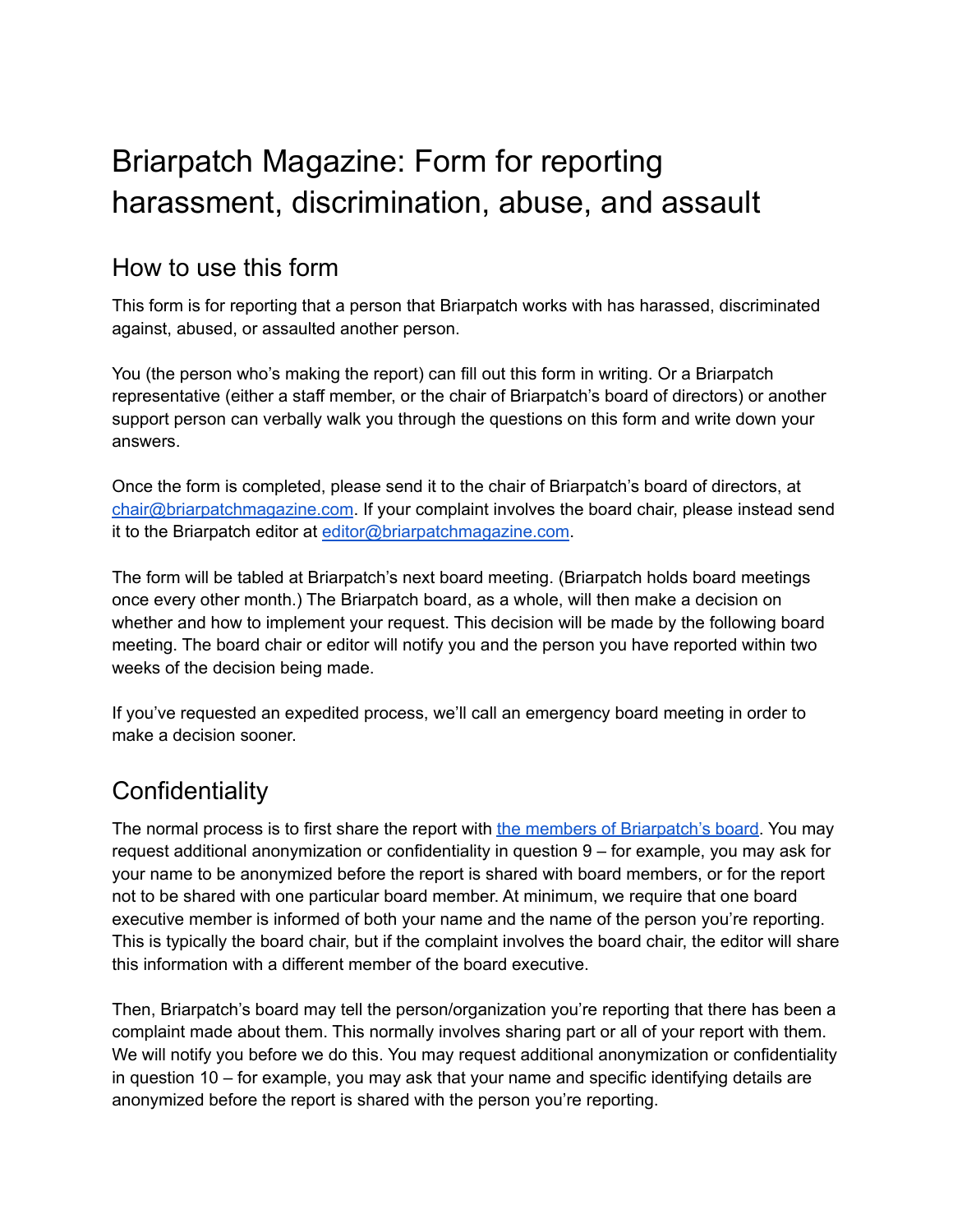### Resolution and appeal process

Briarpatch reserves the right to review our decision based on new information, including as the result of an appeal process by the person you reported.

If you want to withdraw your report or your request, please communicate with your contact at Briarpatch or with the board chair to let them know. If you want to revise your report or your request, you can fill out the form again.

If, after a decision has been made to end or alter Briarpatch's relationship with the person you've reported, they ask to renew their relationship with Briarpatch, a Briarpatch board member will reach out to you to confirm that the issue has been resolved. (For example, if the Briarpatch board decides to not publish writing by an author until they apologize for harm caused to you, and the author then submits a pitch to Briarpatch, a Briarpatch board member will reach out to you to confirm that they have apologized.)

### What do we mean by "harm"?

Throughout the form, we use "harm" as a catch-all term for harassment, discrimination, abuse, and assault. This is Briarpatch's definition of harassment, adapted from our Collective Bargaining Agreement:

- Racial harassment is any action, whether verbal or physical, that expresses or promotes racial hatred such as racial slurs, written or verbal actions, jokes or unwanted comments or acts.
- Sexual harassment is defined as behavior related to sexuality that may be verbal, physical, deliberate, unsolicited, or unwelcome; it may be one incident or a series of incidents. While the following is not an exhaustive list, sexual harassment may include: verbal abuse such as unwelcome jokes, innuendoes, or taunting about an employee's clothing; sexual activities such as displaying pornographic material, making unwelcome invitations or requests whether indirect or explicit, to engage in behavior of a sexual nature; leering or other gestures associated with sexuality; unnecessary physical contact such as touching, patting, pinching, punching, or physical assault.
- Homophobia is a fear of gay, lesbian, bisexual, and other non-straight sexualities and/or a dislike of certain people based solely on their sexual orientation. Like sexual and racial harassment, it includes jokes, innuendos, unwelcome remarks, and taunting about a person's body, attire, and mannerisms.
- Transphobia is a fear of or prejudice against transgender people based solely on the fact that they are transgender. Like sexual and racial harassment, it includes jokes, innuendos, unwelcome remarks, and taunting about a person's body, attire and mannerisms.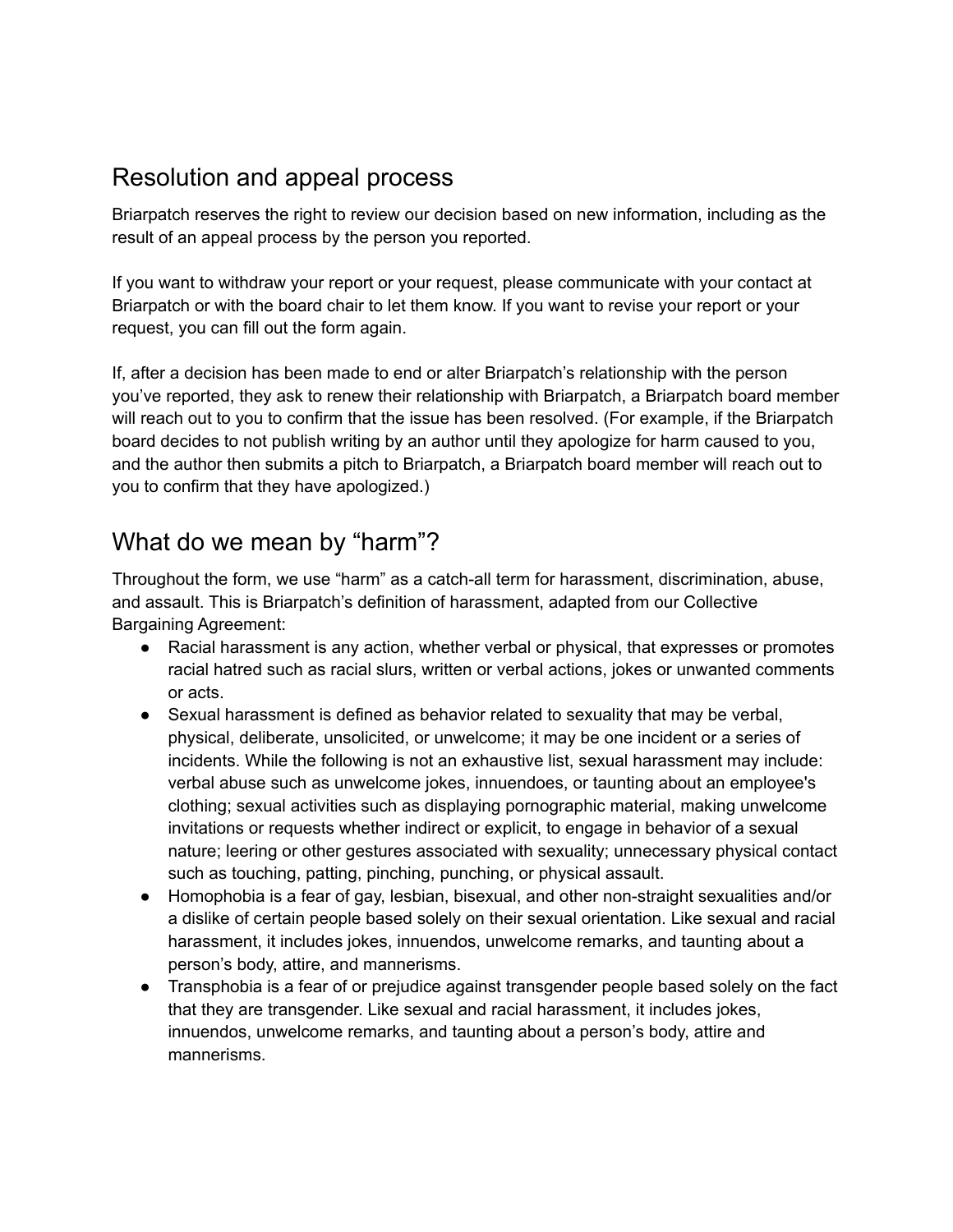● Harassment of people with disabilities is any offensive action, whether verbal or physical, which includes patronizing, jokes, innuendos, teasing, unwelcome remarks and taunting about a person's disability, body, attire, and mannerisms.

#### Briarpatch's role and values

Briarpatch is a small non-profit with only two full-time staff and a volunteer board of directors. As such, our ability to intervene in harm is limited.

We understand that reporting harm is difficult to do. When interacting with you and the person you're reporting, and when making a decision, we will aim to be survivor-centred, safety-driven, and anti-racist. We will aim to reduce harm and counter oppression. We will aim to make the reporting and appeal process accessible, and make our decision-making process transparent. We are open to revisiting our policy as needed, if it is not in line with our goals.

During the process of reporting, making a decision, and enforcing a decision, Briarpatch will not tolerate harassment of its board members or staff by the individuals involved in the report (the person making the report, or the person being reported).

## **Questions**

Please answer every question.

- 1. What is your full name?
- 2. How can we contact you?
- 3. What is the role of the person you're reporting within Briarpatch? (For example: were they a staff member, volunteer, contractor, or board member? During what time period? Are they currently involved with Briarpatch?)
- 4. What is the harm that has been caused by the person you're reporting?
- 5. What is the harm that Briarpatch is being asked to try and reduce?
- 6. What action are you asking Briarpatch to take? How will this action reduce harm?
- 7. What would a resolution to this situation look like, for you?
- 8. How quickly do you need a decision to be made and enacted? Are you requesting an expedited process? (An expedited process would involve Briarpatch calling an emergency board meeting as soon as possible, instead of discussing this report at the next regularly scheduled board

meeting.)